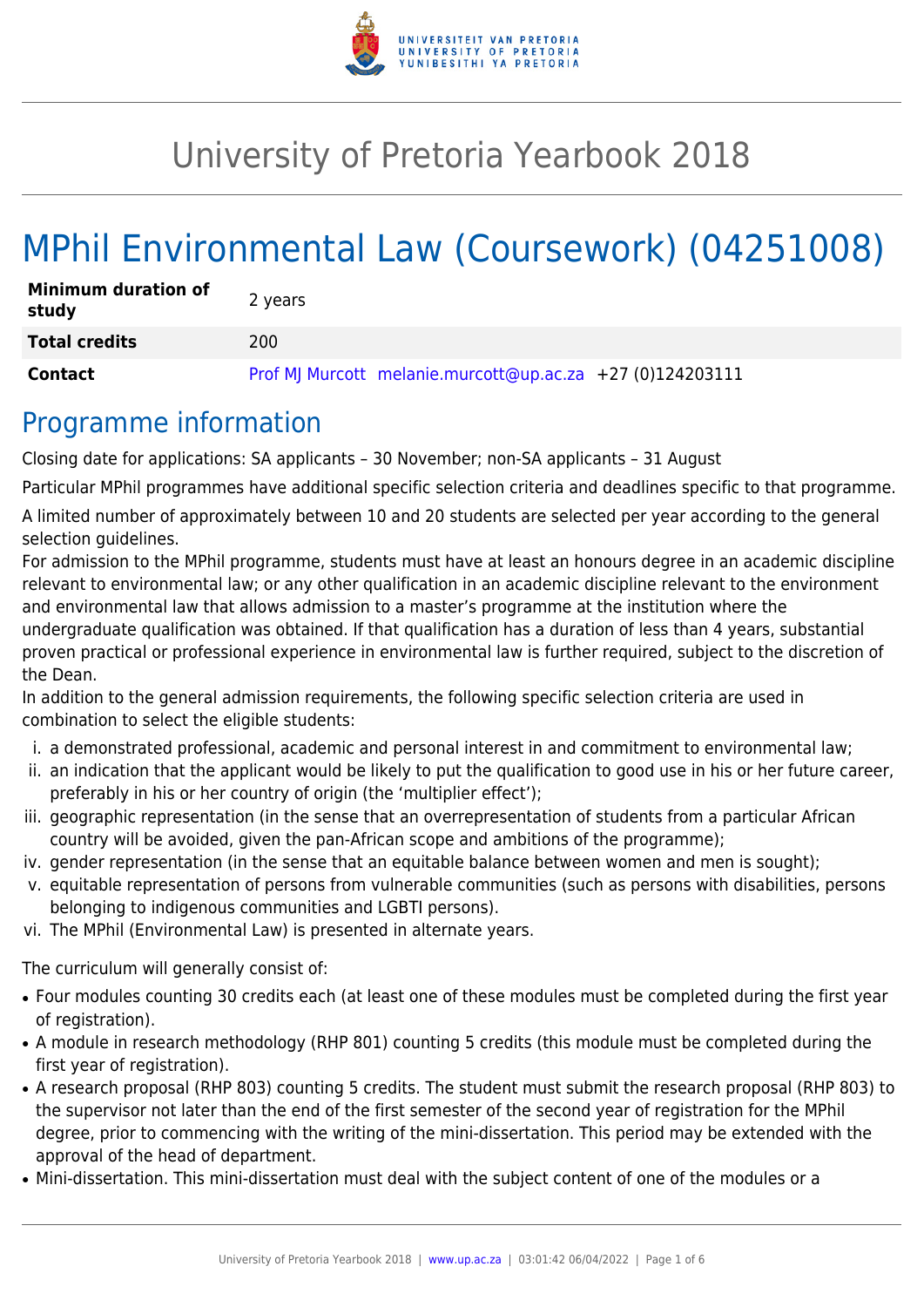

combination of the modules registered for by the student for his/her MPhil degree. Any request for an extension of the period for submission of the mini-dissertation may only be granted by the Postgraduate Committee on recommendation of the head of department.

Also refer to the Postgraduate Brochure for the complete study programme as well as the [Postgraduate](http://www.up.ac.za/media/shared/10/ZP_Files/post-graduate-administrative-processes-brochures-for-the-faculty-web.zp124870.pdf) [administrative processes after registration.](http://www.up.ac.za/media/shared/10/ZP_Files/post-graduate-administrative-processes-brochures-for-the-faculty-web.zp124870.pdf)

# Admission requirements

For admission to the MPhil programme, students must have at least an honours degree in an academic discipline relevant to environmental law; or any other qualification in an academic discipline relevant to the environment and environmental law that allows admission to a master's programme at the institution where the undergraduate qualification was obtained. If that qualification has a duration of less than 4 years, substantial proven practical or professional experience in environmental law is further required, subject to the discretion of the Dean.

A minimum average mark of 65% with respect to the prescribed modules of the honours programme is required for admission to the MPhil coursework programmes.

Where an average of below 65% is achieved, the student may be admitted on recommendation of the relevant head of department after consultation with the programme coordinator and consideration of other merits (eg relevant professional experience; the applicant's performance in undergraduate modules related to the particular MPhil; the candidate's performance in independent research essays or similar components) and/or an admission examination.

Linguistic competence, primarily in English; foreign applicants who did not complete undergraduate studies through the medium of English must show proof of competence in English at a minimum average level of 6 out of 10 for IELTS or a minimum total score of 83 in TOEFL calculated as follows: reading 21, listening 17, speaking 23 and writing 22. In any other instance where there is doubt as to the English linguistic competence of an applicant, the Dean may require the same proof as prescribed for foreign applicants.

Foreign qualifications are subject to SAQA evaluation. (Some MPhil coursework programmes or modules as indicated in the yearbook may only be available to students who hold a relevant South African qualification.)

Even though a student may comply with the above requirements, the Dean may, on the recommendation of the head of department presenting a specific degree or module, refuse to accept a prospective student for any MPhil programme if such a student's performance in the chosen modules or field of study during undergraduate study was not satisfactory. Alternatively, the Dean could set additional requirements with a view to admission.

An admission examination may also be required in respect of a particular programme or module.

# Other programme-specific information

### **Mini-dissertation**

- The mini-dissertation must comprise 13 000 15 000 words including footnotes but excluding the list of contents and the bibliography
- The examination copies of the mini-dissertation to send out to the external examiners must be submitted to Student Administration not later than the end of October for the Autumn Graduation Ceremony, end of April for the Spring Graduation Ceremony. A final electronic version must be submitted to Student Administration on or before 15 February for the Autumn Graduation Ceremony, 15 July for the Spring Graduation Ceremony after the evaluation of the examination copies of the mini-dissertation to comply with degree requirements.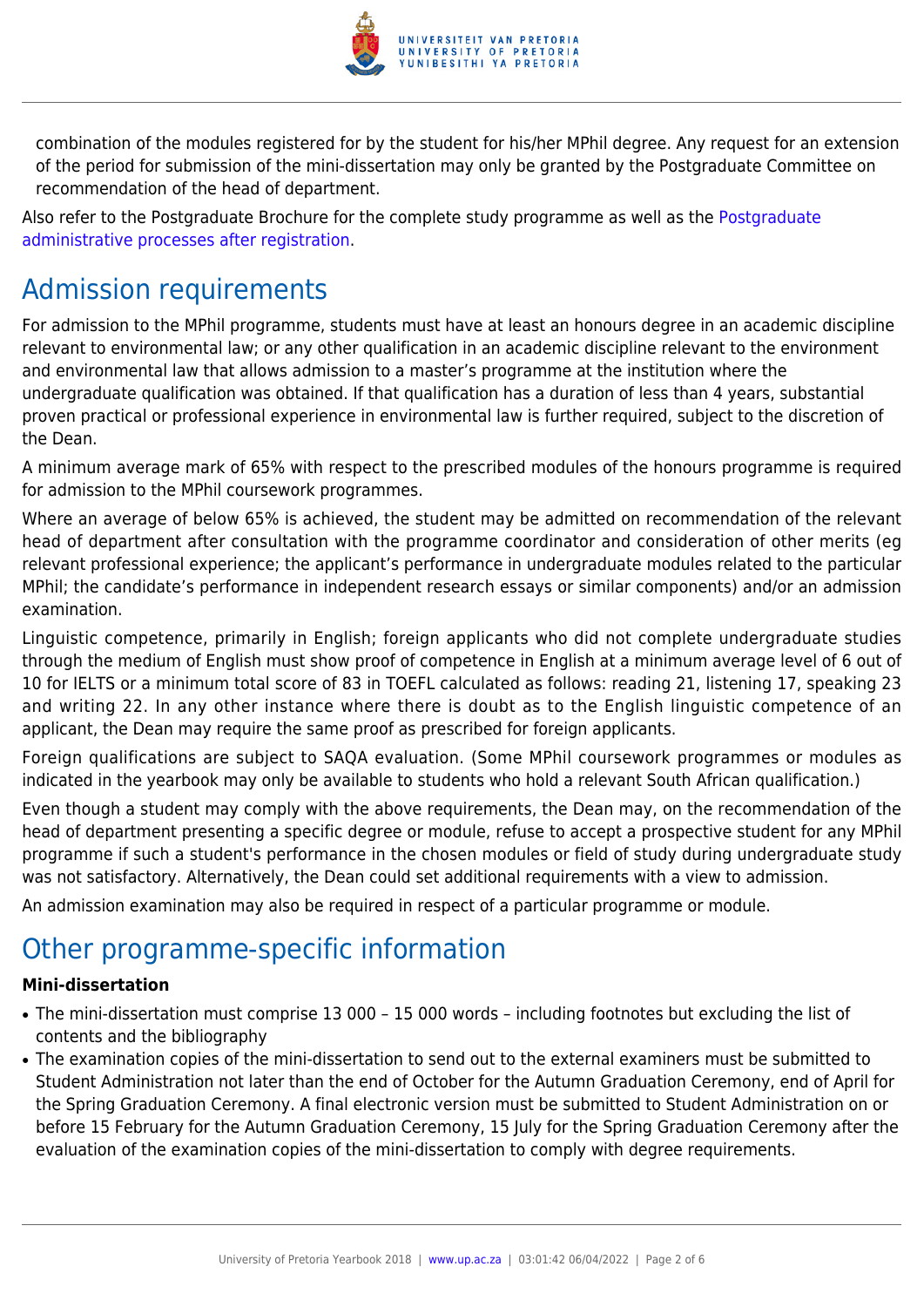

# Examinations and pass requirements

In the event of having failed all modules during a particular year of study, a student will only be allowed to continue with his/her studies with the consent of the Postgraduate Committee.

Although no supplementary examination will be granted with regard to LLM and MPhil modules, the General Regulations and rules apply with regard to special and ancillary examinations.

# Research information

The relevant head of department must recommend a supervisor and title for a mini-dissertation and these must be approved by the Postgraduate Committee. The mini-dissertation must be assessed and finalised as set out in the Faculty Board-approved LLM/MPhil Policy Document of the Faculty.

Mini-dissertations, where required, must be submitted in the format determined by the supervisor and approved by the Postgraduate Committee. The supervisor may likewise, subject to the approval of the Postgraduate Committee, also determine the research topic and the scope of the proposed research. (Refer to the [Faculty of](http://www.up.ac.za/media/shared/10/ZP_Files/faculty-regulations-for-the-mini-dissertation.zp124872.pdf) [Law regulations regarding mini-dissertations](http://www.up.ac.za/media/shared/10/ZP_Files/faculty-regulations-for-the-mini-dissertation.zp124872.pdf) and also [Postgraduate administrative processes brochure for the](http://www.up.ac.za/media/shared/10/ZP_Files/post-graduate-administrative-processes-brochures-for-the-faculty-web.zp124870.pdf) [Faculty](http://www.up.ac.za/media/shared/10/ZP_Files/post-graduate-administrative-processes-brochures-for-the-faculty-web.zp124870.pdf))

### Pass with distinction

For the degree to be awarded with distinction a student must obtain an average of at least 75% for all the coursework modules, as well as a minimum of 75% for the mini-dissertation. The modules must have been written for the first time.

# General information

### **Period of registration**

The duration of the programme will in general be four semesters (2 years) but may be completed within two semesters (1 year) where possible, subject to fulfilment of all the requirements for the degree and payment of the full amount prescribed for the MPhil degree. Programmes may also be structured to allow for one year of study only. The one- or two-year period may only be extended by the Postgraduate Committee on recommendation of the Head of Department based on good reason shown and if it is clear that the student will be able to complete the programme in a further year of study.

### **Language of tuition**

The official language of tuition is English. However, should circumstances allow it, an master's module may be presented in Afrikaans. The dean, in consultation with the relevant head of department, determines the language of tuition.

### **Limiting of modules on offer in a particular academic year and availability to foreign students**

The Dean may on recommendation of the relevant head of a department limit the number of students to be allowed to register for any MPhil programme or module. Where such limitation applies, prospective students must be informed about the limitation when they apply. Where the Dean allows such a limitation, the head of the department must, in consultation with the relevant programme coordinator, select students who otherwise comply with the admission requirements for an MPhil coursework degree, according to the following selection guidelines: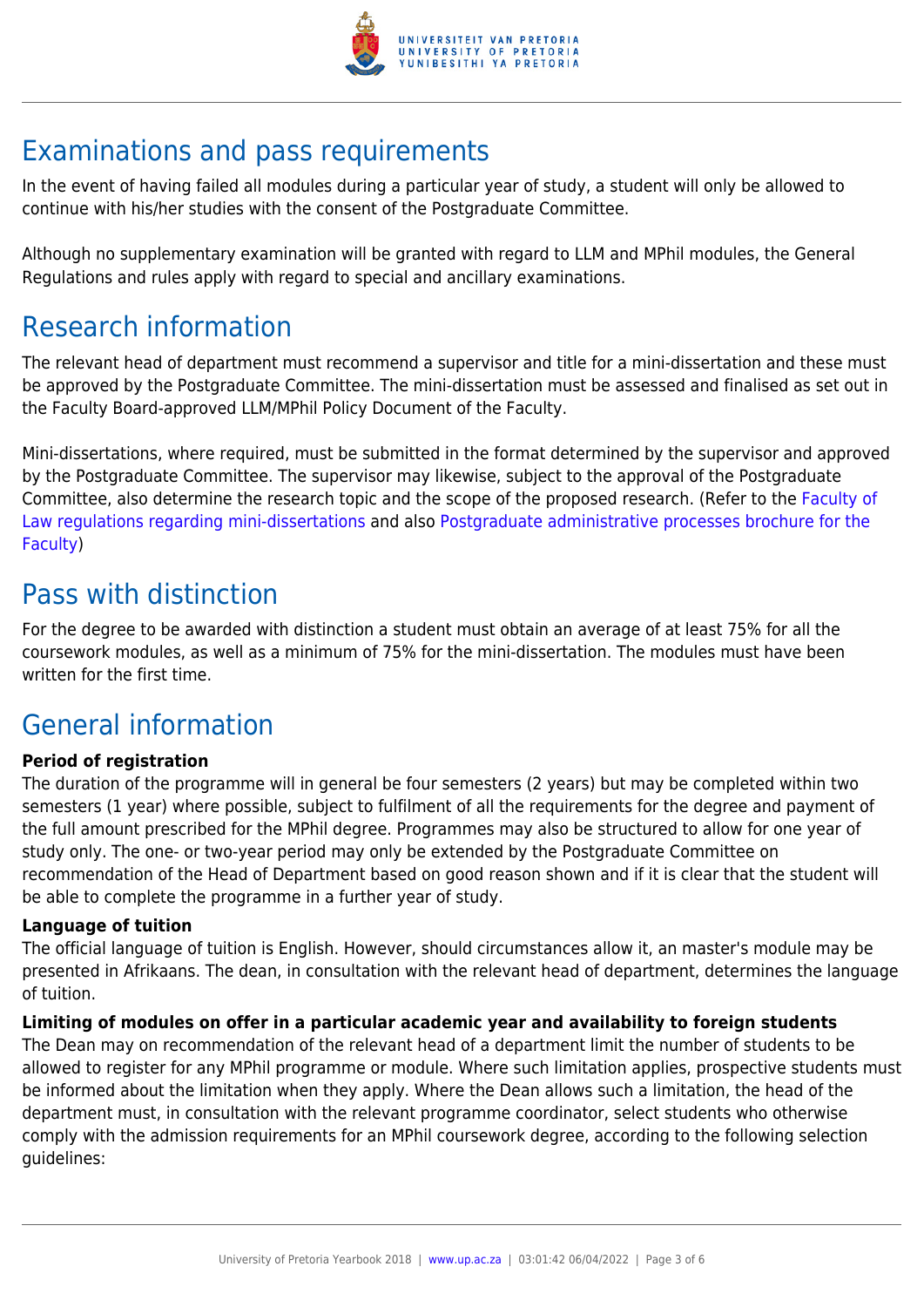

- 1. General academic performance in the undergraduate degree; specific academic performance in undergraduate degree module(s) directly related to the particular MPhil; and academic performance in independent research essays or similar components.
- 2. Any academic qualifications other than the prescribed undergraduate degree.
- 3. Relevant practical experience and training.
- 4. Diversity.
- 5. Whether the relevant MPhil is the applicant's first choice.
- 6. Where an admission examination is prescribed, the results of such examination may be considered in addition to the above criteria.
- 7. Date on which a complete application was received (only complete applications will be considered incomplete applications will be set aside and will not be considered until a complete application is received).

Where applicants satisfy the criteria set out above, applicants will in general be accepted on a date-of-receipt order of preference.

#### **Re-registration for modules**

A student may not register more than twice for the same module. In order to pass a module the student must obtain a final mark of 50%.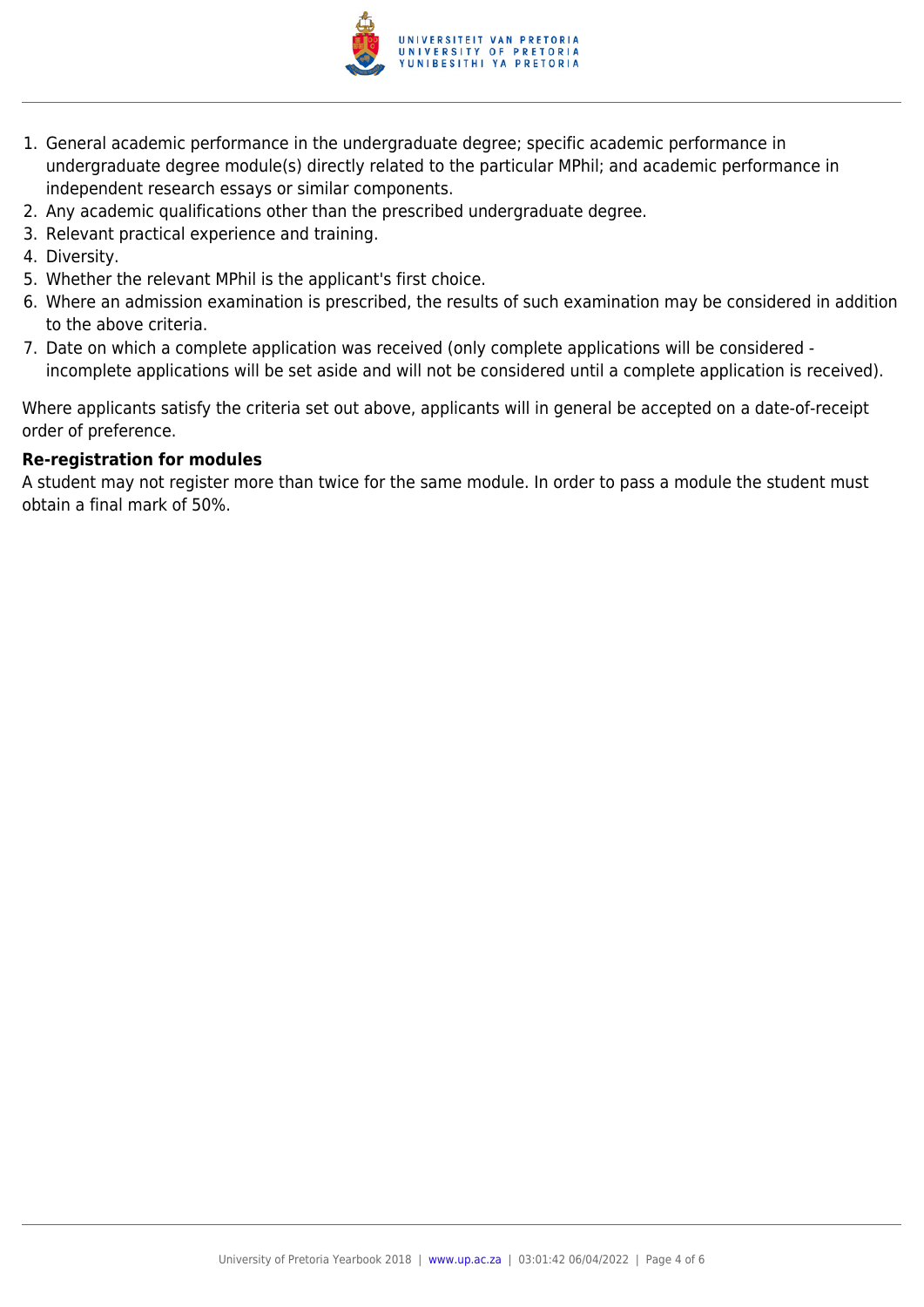

## Curriculum: Year 1

#### **Minimum credits: 100**

### **Core modules**

[Administrative law 802](https://www.up.ac.za/yearbooks/2018/modules/view/ASL 802) (ASL 802) - Credits: 30.00 [Strategic environmental management 822](https://www.up.ac.za/yearbooks/2018/modules/view/ENS 822) (ENS 822) - Credits: 15.00 [Environmental law 816](https://www.up.ac.za/yearbooks/2018/modules/view/ENV 816) (ENV 816) - Credits: 15.00 [Research methodology 801](https://www.up.ac.za/yearbooks/2018/modules/view/RHP 801) (RHP 801) - Credits: 5.00 [Socio-economic rights in the South African Constitution 802](https://www.up.ac.za/yearbooks/2018/modules/view/SRC 802) (SRC 802) - Credits: 30.00